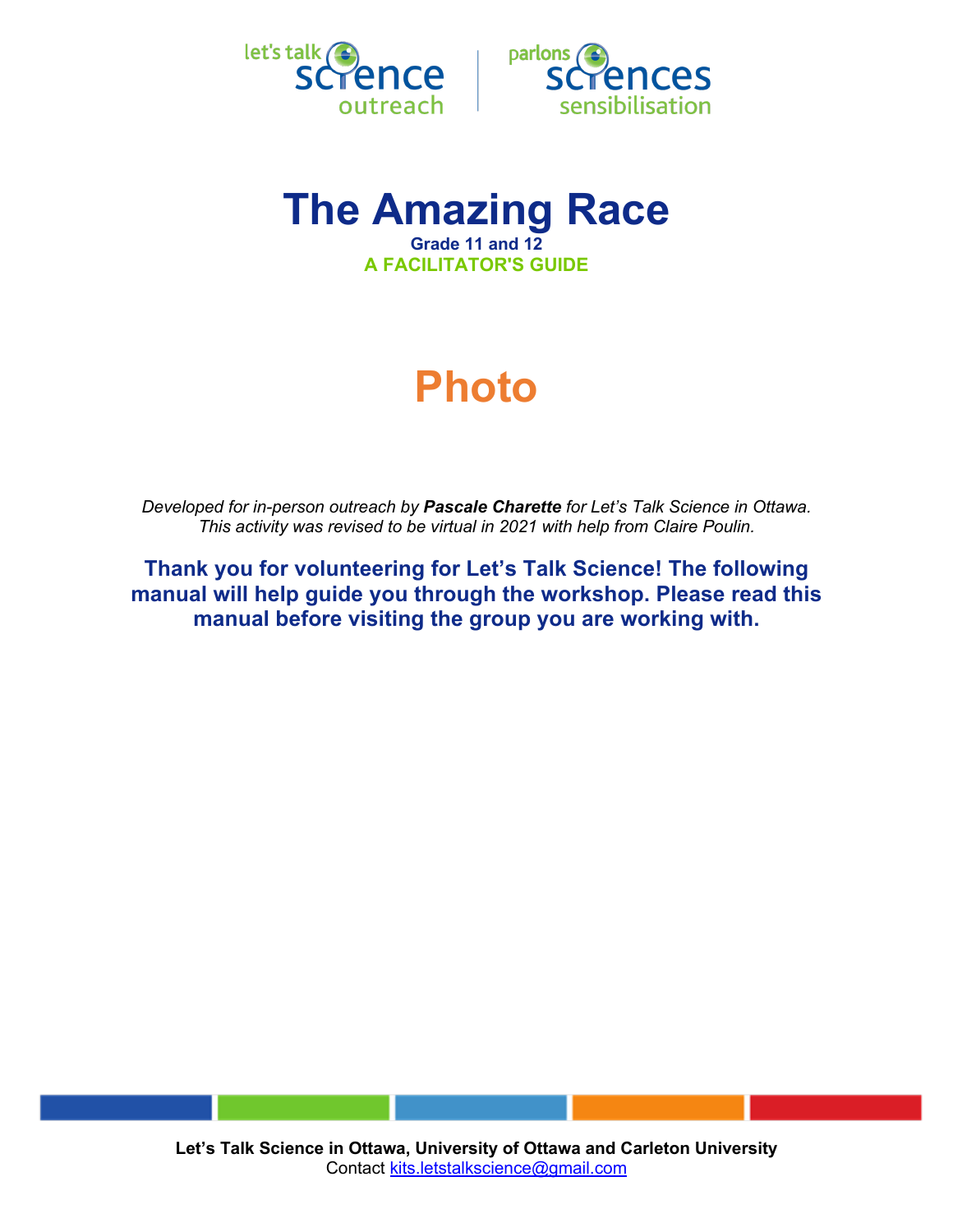# **Important Notes**

# **Introduction & Guidelines**

- This manual is meant as a guide to help you prepare for your activity. The introduction includes questions that get at the curriculum link/science concept the workshop covers. You are not expected to memorize this manual. It is a guide and we want you to bring your own experiences and your style of teaching into it.
- As a general guideline, do not speak longer than the age of the students at one time.
- Most workshops fit well in a 1-hour time period but some like bridge building or some high school activities are a little longer.
- Practice your introduction and test out the activities beforehand so you can anticipate sections that may take more time or may be difficult for students.
- If you are working with a partner, work out roles and responsibilities before the visit.

#### **Safety**

As a Let's Talk Science volunteer, safety must be foremost in our minds during all activities. As STEM role models, volunteers must always also model safe science practices.

Always keep in mind the following precautions:

- Emphasize and demonstrate appropriate safety procedures throughout the presentation.
- Be professional but have fun.
- Keep workspaces clean to avoid tripping hazards.
- Allergens should have been checked before reserving the kit (e.g. allergies to latex).
- **Activity Specific Safety:** n/a

#### **WHMIS**

An overview of Canada's Workplace Hazardous Materials Information System (WHMIS) is included in these materials at the end of this manual where needed. No WHMIS sheets are included with this activity.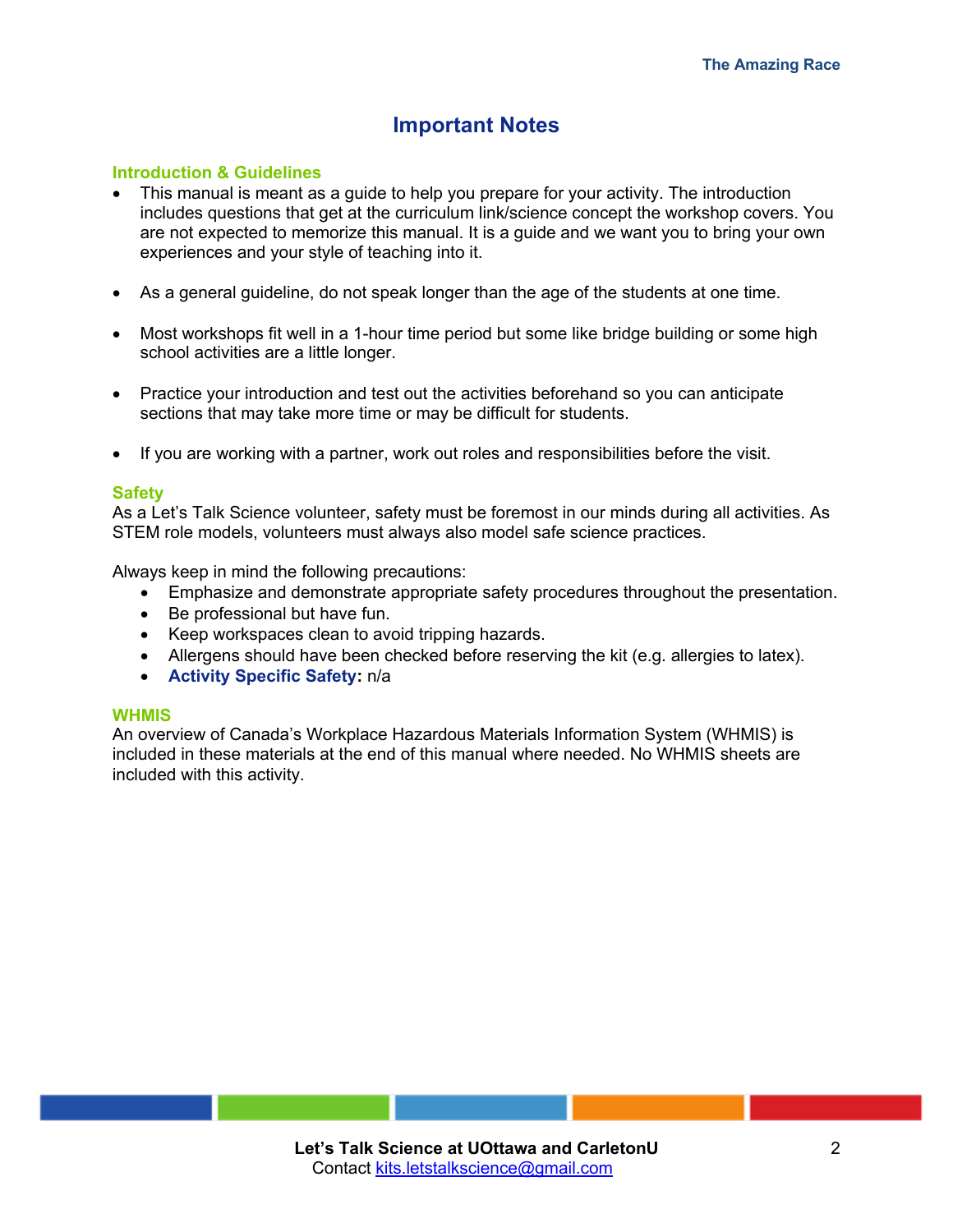# **Overview of the Workshop**

# **Grade Level and Curriculum Learning**

**Grade 11/12:** Apply the concept of genetic variation to tailoring personalized therapeutics. Note, some knowledge of DNA and gene expression is best before doing this activity, however, there is an extra slide to explain DNA transcription and translation if needed.

# **Materials (per group or individual depending on whether students can work in groups)**

Amazing Race PowerPoint presentation

1 Amazing Race answer key

Send the link to the YouTube video to the teacher: https://youtu.be/MvuYATh7Y74?t=96

**The rest of the materials below are per group or individual depending on whether students can work in groups. These documents could be printed for each group or just given electronically in Folders if the students have tablets or phones they can view the documents on. You might want to ask the teacher which they would prefer or if they would like both.** 

Part 1 envelope: Ethical Dilemma prompt

Part 2 envelope: 2 documents - Sequencing prompt and the sequence

Part 3 envelope: 13 documents – Gene Selection prompt and 12 Gene Cards

Part 4 envelope: 2 documents – Data Analysis prompt and the data

Part 5 envelope: 4 documents – Treatment prompt, patient1 chart, patient2 chart, drug options

# **Materials (if not dropping off materials to the school)**

Amazing Race PowerPoint presentation

Send the link to the YouTube video to the teacher: https://youtu.be/MvuYATh7Y74?t=96

1 Amazing Race answer key

**The rest of the materials below are sent to the teacher to give the students. Since they need to do Part 1 before moving to Part 2, and Part 2 before Part 3 and so on, it is better if the teacher can load these on her google classroom but not have the students have access to them until the volunteers say to go ahead with Part 1. All of these are also on the slides in case the students can't access the folders, however, it is better if they can access the folders.**

Part 1 folder: Ethical Dilemma prompt

Part 2 folder: 2 documents - Sequencing prompt and the sequence

Part 3 folder: 13 documents – Gene Selection prompt and 12 Gene Cards

Part 4 folder: 2 documents – Data Analysis prompt and the data

Part 5 folder: 4 documents – Treatment prompt, patient1 chart, patient2 chart, drug options

# **Timing (note you can reduce the time if needed by shortening the intro/discussion)**

|                              | <b>Approx. Time</b> | <b>Description</b>                         |
|------------------------------|---------------------|--------------------------------------------|
| Introduction and             | 10-12 minutes       | Introduce yourselves                       |
| <b>PowerPoint</b>            |                     | Powerpoint.                                |
| presentation                 |                     |                                            |
| <b>Activity: The Amazing</b> | $40 - 50$ minutes   | Activity: 5-10 minutes per each of 5 parts |
| Race                         |                     |                                            |
| Wrap up                      | 10-15 minutes       | Each group presents their findings to the  |
|                              |                     | whole group and a quick wrap up by you.    |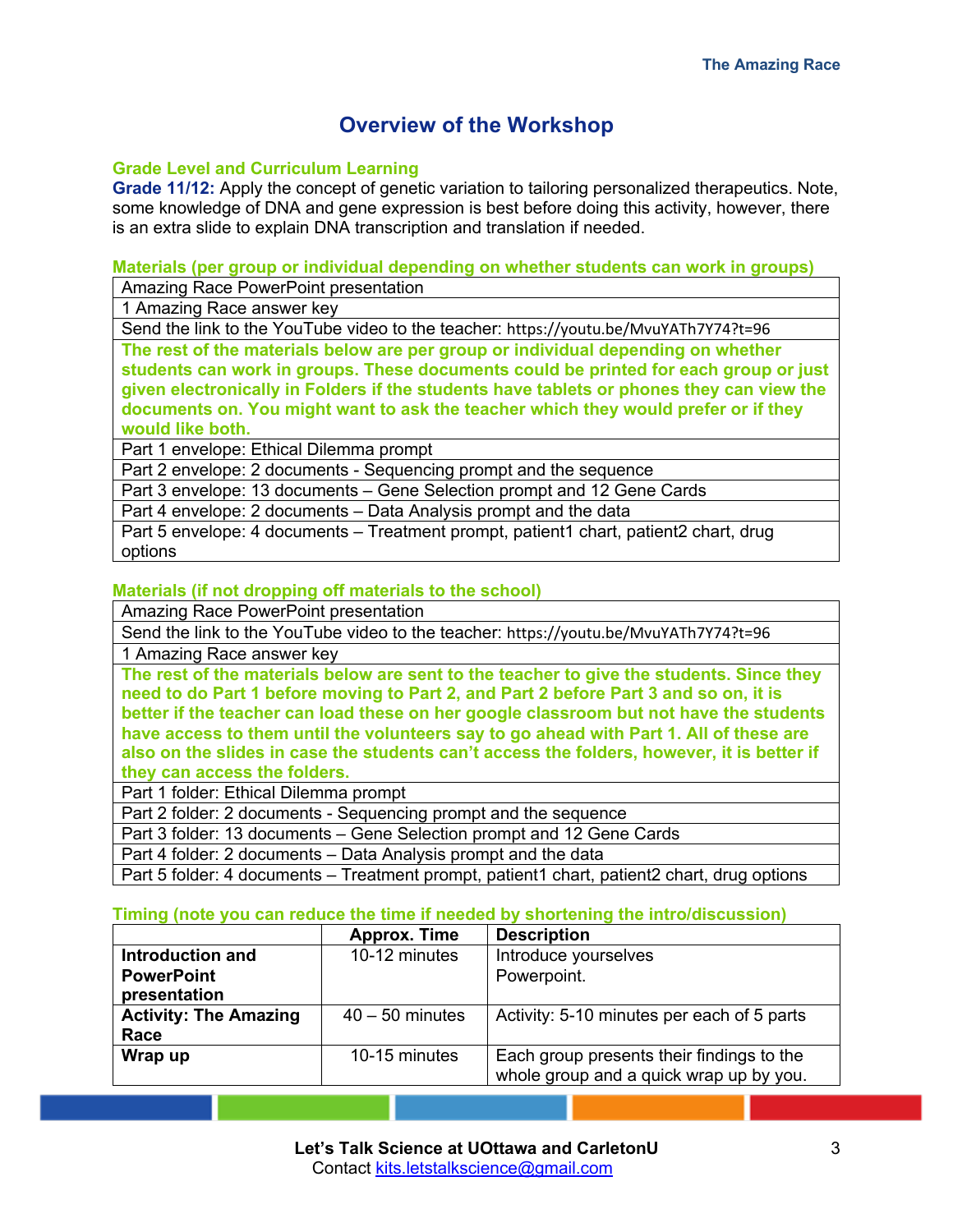# **Activity**

*The questions you might ask are in bolded blue font. Some things you might say are in blue font and the possible answers are in square brackets in black font. Actions are in purple font.*

## **Introduction**

Hi everyone! We are Let's Talk Science volunteers. We come to schools and do hands-on activities. I study [simple terms] \_\_\_\_\_\_\_\_ at the University of Ottawa/Carleton University. I decided to study because [when I was your age I loved... I think it's important to... I'm curious about…].

Open the "Amazing Race Personal Genomics" PowerPoint presentation.

We're going to run through a few points on the slides with respect to DNA, genes, and cancer. We'll then challenge you to take the learning and apply it to scenarios through an Amazing Race type game.

Slide 2

**What is DNA?** [The class should come up with answers about the basic structure – DNA is made of 2 antiparallel (run in opposite directions) strands of nucleotides in a double helix, held together by hydrogen bonds; nucleotides are composed of bases Adenine, Thymine, Cytosine, and Guanine which we abbreviate A, T, C, G].

**What are genes?** [Genes are packages of heritable (passed down) information from our parents]. Each gene has a special job to do. The DNA in a gene spells out specific instruction (much like in a cookbook recipe) for making proteins in the cell. Proteins are the building blocks for everything in your body.

**How are genes encoded or expressed?** [transcription and translation should come up here but if not, move to the next slide and talk about transcription and translation] Note: Slide 4 has a graphic showing transcription and translation in case you are in a class that has only just begun to study these processes but only use it if it's clear the class hasn't studied this yet.

#### Slide 3

This is the *Central Dogma* of molecular biology. It explains how one set of our genome can be expressed in different ways to create different proteins in our bodies. Then those proteins help carry out the various functions in our bodies.

#### Slide 4 (optional)

This slide is here in case you have a class that hasn't gone through transcription and translation yet in their studies (a class in Grade 11 at the beginning of the year might not have gone over these two processes yet).

Slide 5

In 1990, a group of international researchers began what was called *The Human Genome Project (HGP)*. These researchers decided to map the entire human genome and identified over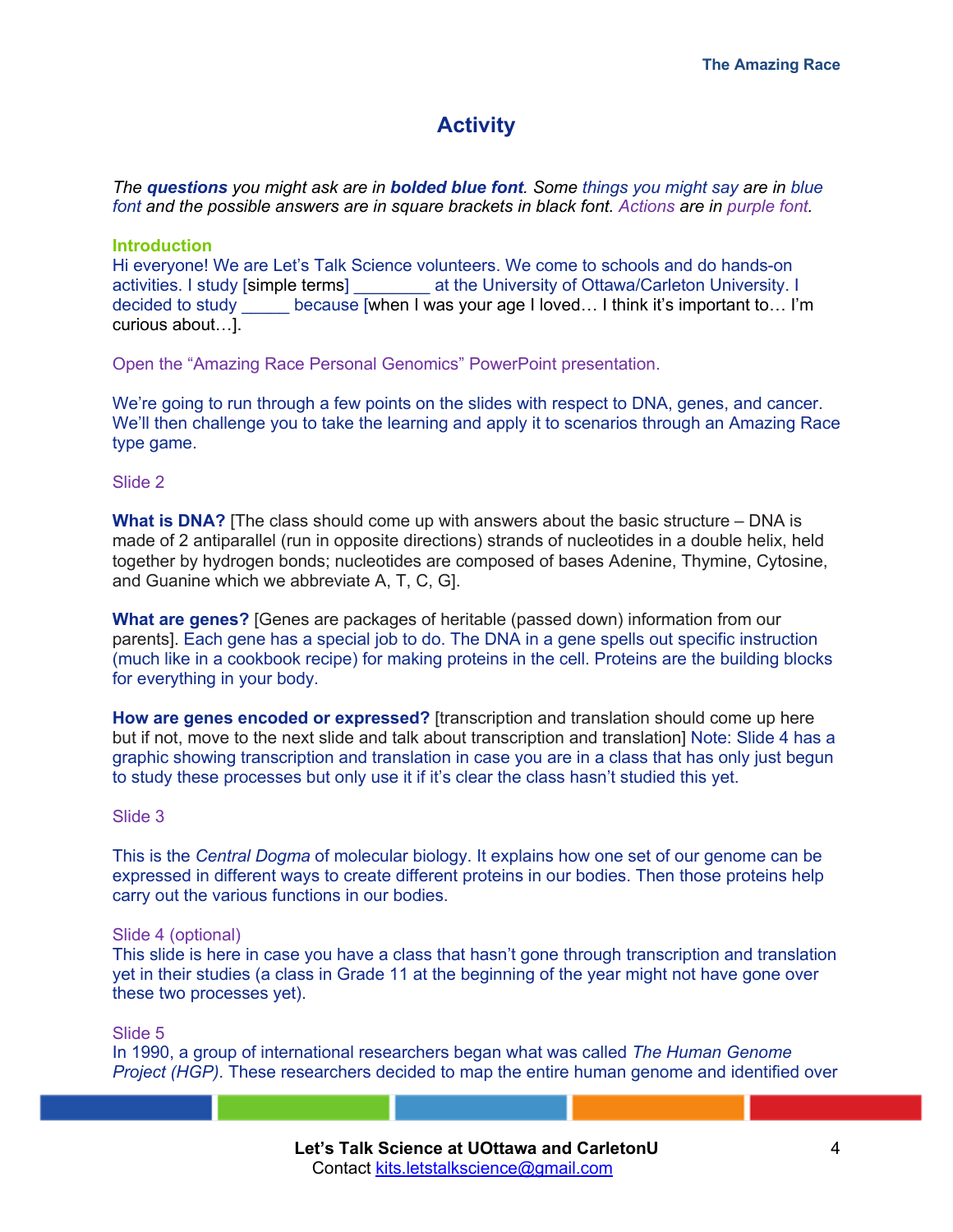6 billion base pairs from 23 chromosomes. By 2003 *The Human Genome Project* successfully coded roughly 20,000 genes that each coded for a different protein!

#### Slide 6

In the end, those researchers also found out that we are all (regardless of race) *99.9%*  genetically identical. **What accounts for that 0.1% difference?** [Various answers – looking for mutations].

## Slide 7

There is natural variation in our genome itself, such as point mutations (single nucleotide polymorphisms), variable number of short and long repeats. These happen about 1 in every 1,000 base pairs of DNA (0.1%).

Although mutations are often thought of as indications of some health defects, there can also be *non-deleterious mutations*, where even though a mutation is present it causes no negative or lethal effects.

There are also natural variations that can happen. Where different levels of protein or different activity levels of some proteins are made. For example, skin colour, or identical twins can differ depending on their surrounding environments.

It is important to remember that your physical, mental, and behavioural states are the result of complex interaction between multiple genes in combination with your environment and lifestyle.

#### Slide 8

**How is genome sequencing actually done?** Let's take a look at this video.

Play the YouTube video (https://youtu.be/MvuYATh7Y74?t=96) and let the students watch. Make sure the start time is at 1 minute 36 seconds and that the speed in the bottom right corner is set to 1.25x fast.

New DNA sequencing technologies are quickly making it faster and less expensive to learn about one's DNA. In 2015, the cost to sequence your whole genome costed \$1,000. In fact, the cost is anticipates to decrease so quickly that, within 10 years, your physician might request your genome be sequenced as part of routine blood-work, possibly covered by health insurance.

(Note: the graph that is shown on this slide can be seen more clearly at http://www.genome.gov/sequencingcosts/).

#### Slide 9

**What do you think you can learn from your own DNA?** [Various answers; insights about our health, behavior, family history, and other traits through genetic testing; can lead to targeted treatments for each patient; can provide personal information with personal, social, and familial impact]. Your DNA can reveal important information about your traits. Genetic screening will allow fast and specific diagnostic tests making it possible to treat countless conditions; it can be used by geneticists to detect carriers within families. Genomic information can indicate the future likelihood of some diseases (it does not tell the future).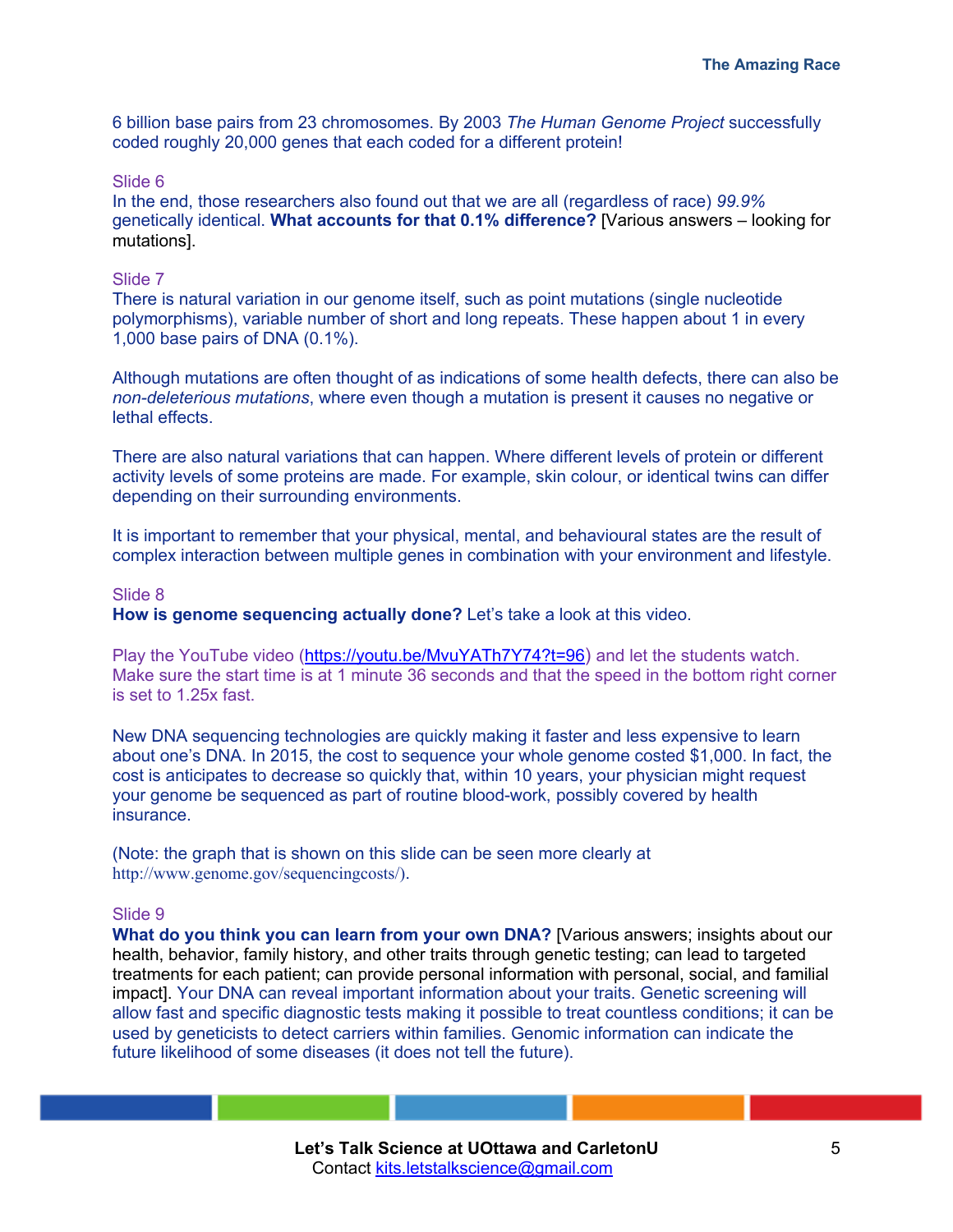Sequenced DNA can be used to look at the mutations within an individual and be able to create a personalized treatment for that patient. No two people are the same even if they have the same disease.

### Slide 10

Now, let's take a look at different ways to sequence DNA.

### Slide 11

First we are going to look at some different kinds of clinical testing.

### Slide 12

**What do you think hereditary disease testing is?** [various answers]. Answer is on the next slide.

### Slide 13

In hereditary genetic testing, an individual would have certain gees sequenced from their normal body cells (skin cells, hair cells, whole blood cells). These genes are selected based off the knowledge of their family medical history.

For example, if an individual's family has a history of heart disease, they might want to know if they carry a genetic risk for developing that as well.

Therefore a sample of normal body cells are collected, DNA is extracted and certain genes of interest that are related to Alzheimer's are sequences.

The sample is sent to a laboratory where technicians look for specific changes in chromosomes, DNA, or proteins, depending on the suspected disorder.

The laboratory reports the test results in writing to a person's doctor or genetic counselor, where a diagnosis is made. The results are interpreted to the individual who wanted to get sequencing done and a consultation is given of the limitations and risks of the results and what they mean moving forward.

If the individual was found to have a mutation in the genes of interest, ways of reducing the risk or preventing the disease from occurring may be possible, such as changing your lifestyle (eating better and exercising to prevent heart disease).

Slide 14 click and tumor sequencing highlights Slide 15 Now we will look at what is called *Tumour sequencing*.

# Slide 16

When sequencing tumour cells, a patient comes in already with cancer. The DNA is extracted (from cancerous cells, not normal body cells) and specific genes related to the specific cancer the patient has is sequenced as well as common other mutated genes known to be involved in cancer growth and survival.

The data is analyzed and the mutations are used to assess how the tumour cells of this patient grows. The results are conveyed to the patient and an Oncologist provides the specific treatment option that best fits the patient and targets the tumour cells effectively.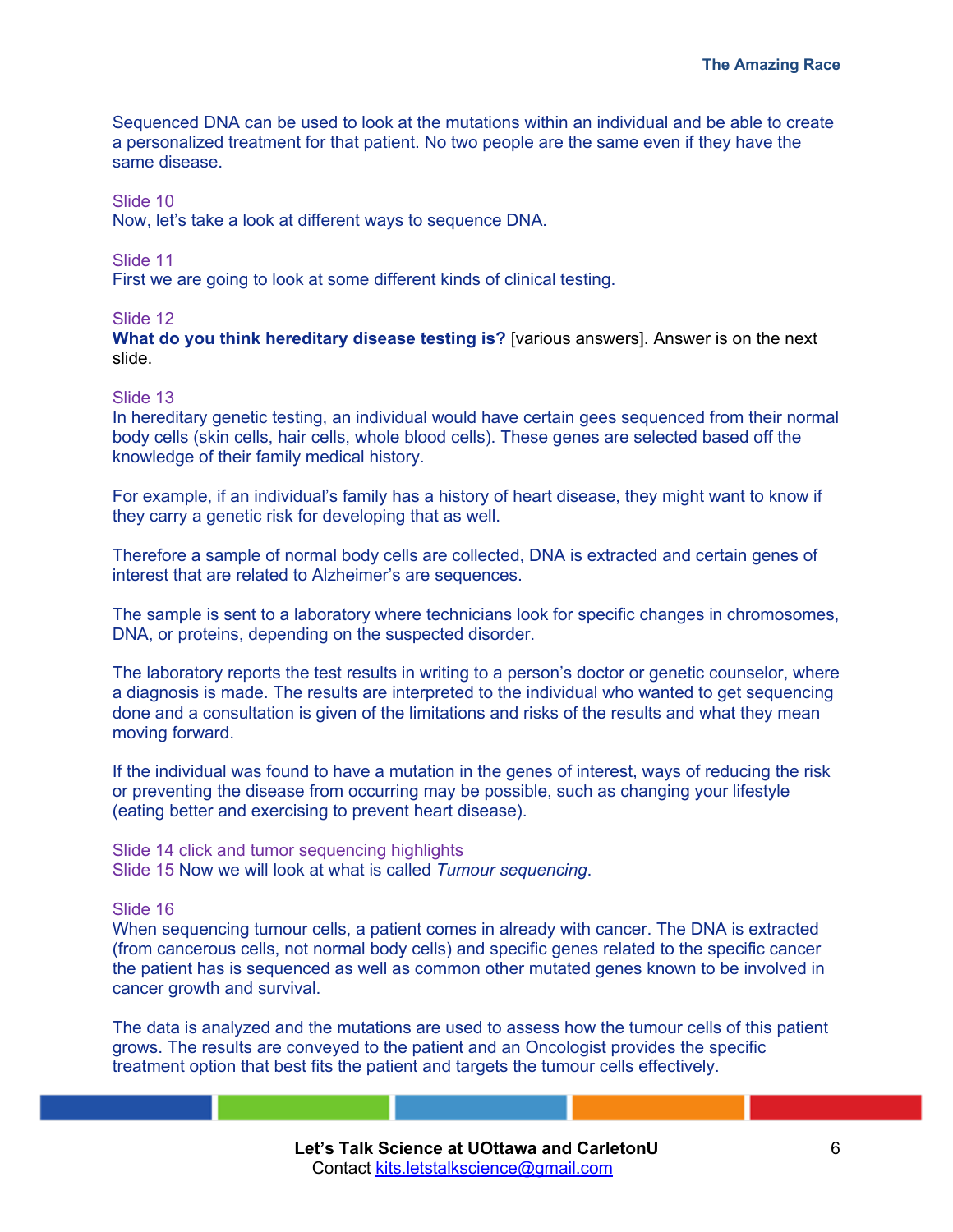## Slide 17

**What is cancer?** [Uncontrolled growth of abnormal cells; genetically unstable (mutations); develop when the body's normal control mechanism stops working]. By looking at the genetic profile of cancer cells compared to normal cells in a patient, the abnormalities in the genetic makeup of the tumour cells can be assessed. No 2 tumours have the same genetic profile therefore, by sequencing their genomes, we can find the reason as to why these cells are abnormal and are out of control.

#### Slide 18

These next couple slides will walk you through the *Hallmarks of Cancer*. These hallmarks indicate the characteristics that cancer cells display in order to thrive and continue to grow an invade the host. Any protein that has become defective as a result of an acquired mutation in cancer cells, is a prime target for creating personalized treatments that will selectively kill these abnormal cells of a specific patient.

### Slide 19

The first hallmark is "Evading growth suppressors". For example, there are signals that keep your cells from dividing, you aren't growing extra limbs because of these signals. Without them the cells grow uncontrollably, and this forms a tumor.

### Slide 20

The second is "Activating invasion and metastasis". This is when the tumor goes to other parts of the body.

#### Slide 21

The third hallmark is "Enabling replicative immortality" meaning that the tumor is now able to divide and divide and divide giving it a long lifeline.

#### Slide 22

Next is "Inducing angiogenesis". At this point the tumor can access the blood vessels in a person's body in order to obtain oxygen and nutrients for growth (similar to how parasites work).

#### Slide 23

"Resisting cell death", allows the tumor to prevent itself from dying (apoptosis).

## Slide 24

And the final hallmark of cancer is a "Lack of immune rejection". This means that the cancer can hide from the body's own immune system.

#### Slide 25

Now that we've gone through what clinical genetic testing is, and some methods used: **What are some advantages/disadvantages to clinical genetic testing?** [various answers: advantages – can lead to proper diagnosis; provides reassurance and certainty; gives insight into risks of developing certain diseases (e.g. mutations that are known to increase risk of cancer); finds certain mutations in your genome that can lead to personalized treatments, change of lifestyle or prevention, regular check-ups, etc.].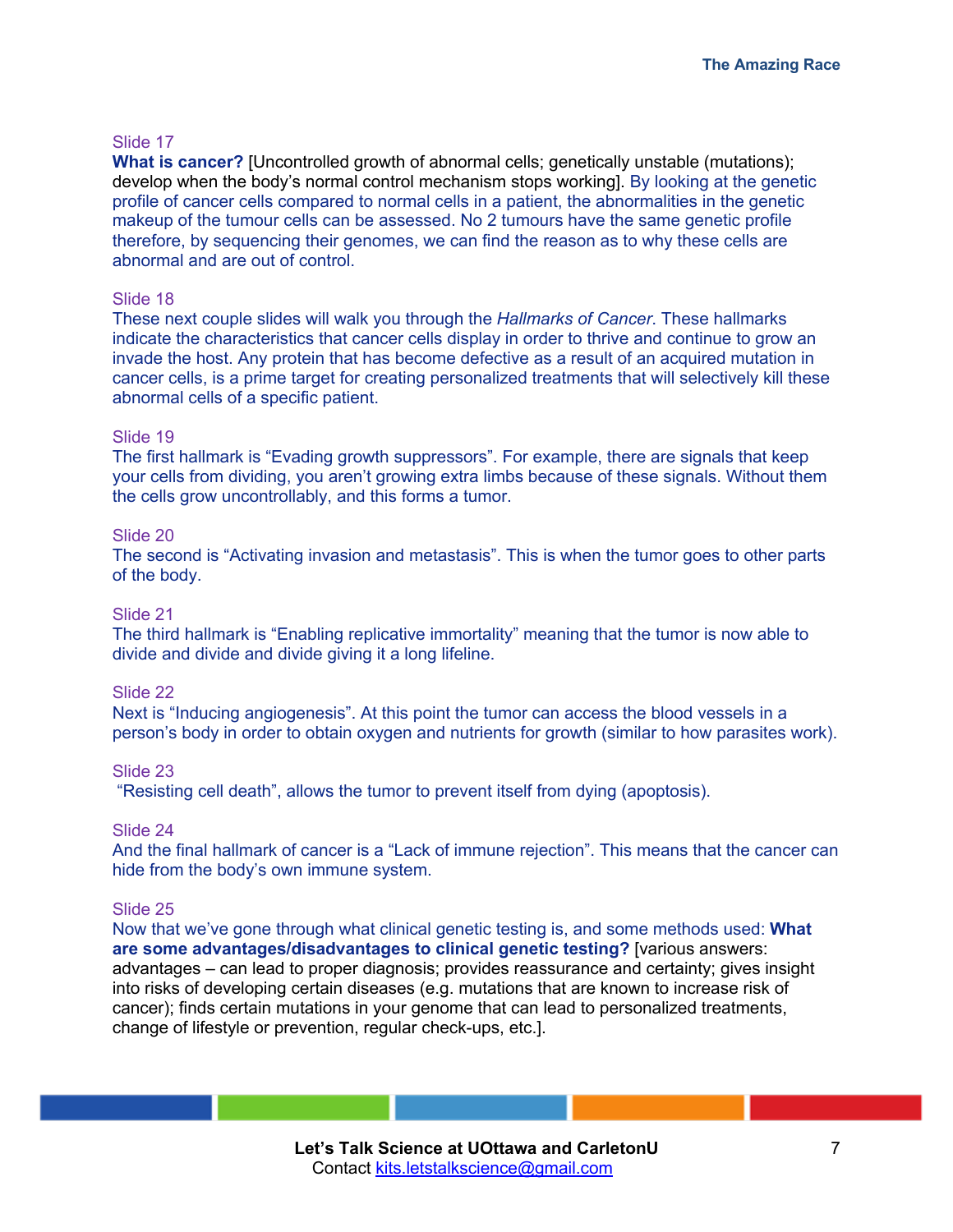In the clinical setting, the goal of patient DNA sequencing is not only to identify risk of disease development, but to help diagnose a variety of disease with a genomic basis. Clinic testing can involve the detection of infection disease, help in strategizing treatment approaches, assist in non-invasive prenatal testing, and more!

It is also under the control of a medical professional that can better interpret the results and relay the information to the patients. This is very important since potentially alarming information can adversely affect a patient, while other information may be overlooked and lead to health effect that could be prevented.

Validation and accuracy of home testing services are inconsistent, while testing by full-service clinical sequencing facilities are based on validated procedures (making them more reliable – you don't know how valid the company is or how they do it).

You can find the presence of a heritable genetic mutation that can be treated.

If there is history of a condition in the family knowing you are not a carrier can give you comfort or a better quality of life.

If a genetic test tells you that you have an increased risk of developing a condition later in life (such as breast cancer) you might be able to go for more regular check-ups, or take other measures to keep the risk to a minimum.

Some examples include:

- (1) Personalized treatments: the process where patients are stratified and treated based on their genetic profile, which is used to assess expected drug responses and the risk of adverse side effects. Traditional medicine typically relies on the broad application of "standard of care" or "one size fits all" treatments to all patients with a given diagnosis, irrespective of their genetic context.
- (2) Change of lifestyle: changing diet, exercising because I have a higher risk of heart disease.
- (3) Regular check-ups: more aware of your risk therefore more active in your own health and go in for more check-ups.

One key thing about genetic testing is the application it has in personalized medicine and both tie into treatment for patients with cancer.

## Slide 26

#### **Activity: Amazing Race Personal Genomics**

So today we are going to apply what we have learned about genetic testing and personalized medicine and apply it to an activity that almost all of us know.

We are going to play "The Amazing Race".

What you will be doing is going through a pipeline of some of the tasks needed to be done for a patient to get their genome sequenced from point A, all the way to point B where the patient will receive their personalized treatment.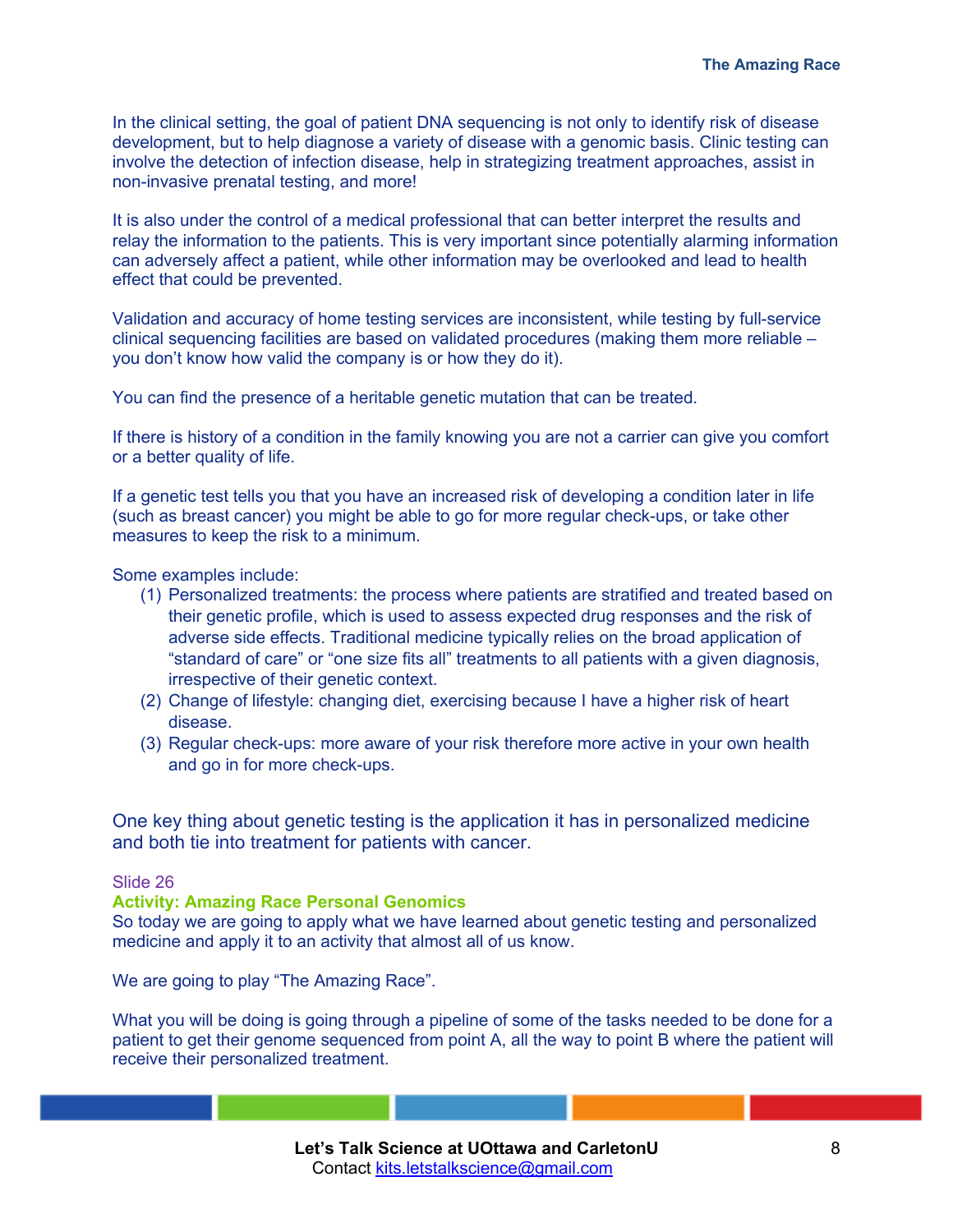When you think you have answered and completed the task, one representative from your group will come up to us volunteers and give the answer. If you are right we will hand you the next envelope. If you are wrong you may try again.

You'll get into groups of 4 and the teacher will give each group an envelope labelled Part 1 (or you will use your electronic version starting with the folder labelled Amazing Race Part 1). You may open it when we say "Go". {If they are at home learners they may not be able to work in groups unless you can put them in breakout rooms, so they can work individually if needed. The teacher should have the folders for each of the 5 activities loaded up for the students to use. If they can't access the folders for some reason, there are slides that have each of the 5 activities on them you could use instead}

If you are ever stuck, you can ask us for help however a 1 minute pause will be applied.

Slide 27 Let's begin:

Two patients with breast cancer come in to get their tumour sequenced. The mother of Patient 1 was known to have breast cancer and for Patient 2, there was no known family history of cancer. Your job is to act as different medical professionals in each task of the race starting from the moment the patients come in and then ultimately ending back to the patients. The end goal is to create a personalized treatment plan that is unique to each patient and their tumour based on their tumour sequence.

Ask the teacher to split the class into groups of four. If there is an option to make breakout rooms for this, it would be easier because then others won't hear the answers. However, if not, ask one person from each group to come close to the computer when they think they have the answer and you can try to speak softly to give the answer. Have the teacher distribute Envelope 1 to each group (or allow individual students or groups learning online to view the folder "Amazing Race Part 1". As students finish one Part, have them move to the next Part. They will have to ask the teacher for the next envelope.

Once all the groups are settled with their envelopes begin the countdown.

Ready, …. Set,….GO!

**(Note: DO NOT continue the PowerPoint from this point on, until the race has finished).**

Set yourselves up in one spot in the classroom with an answer key that only you can see and wait for the students to approach you with each of their answers. If students are in groups in breakout rooms they can chat with you directly. If they are a whole class and there is a way for them to give you the answer without everyone hearing that can be done or they could just chat their group's response into the chat for you to see and not the whole class.

*For the next part of this guide, each Part of the race will be explained (the answer key will be attached at the end of this document and is in a folder for you). Slides 27-37 have the 5 activities on them. Only use these if students don't have a hard copy or access to the folders for each activity – otherwise you can skip all but slide 27, run the race, and then start at slide 38.*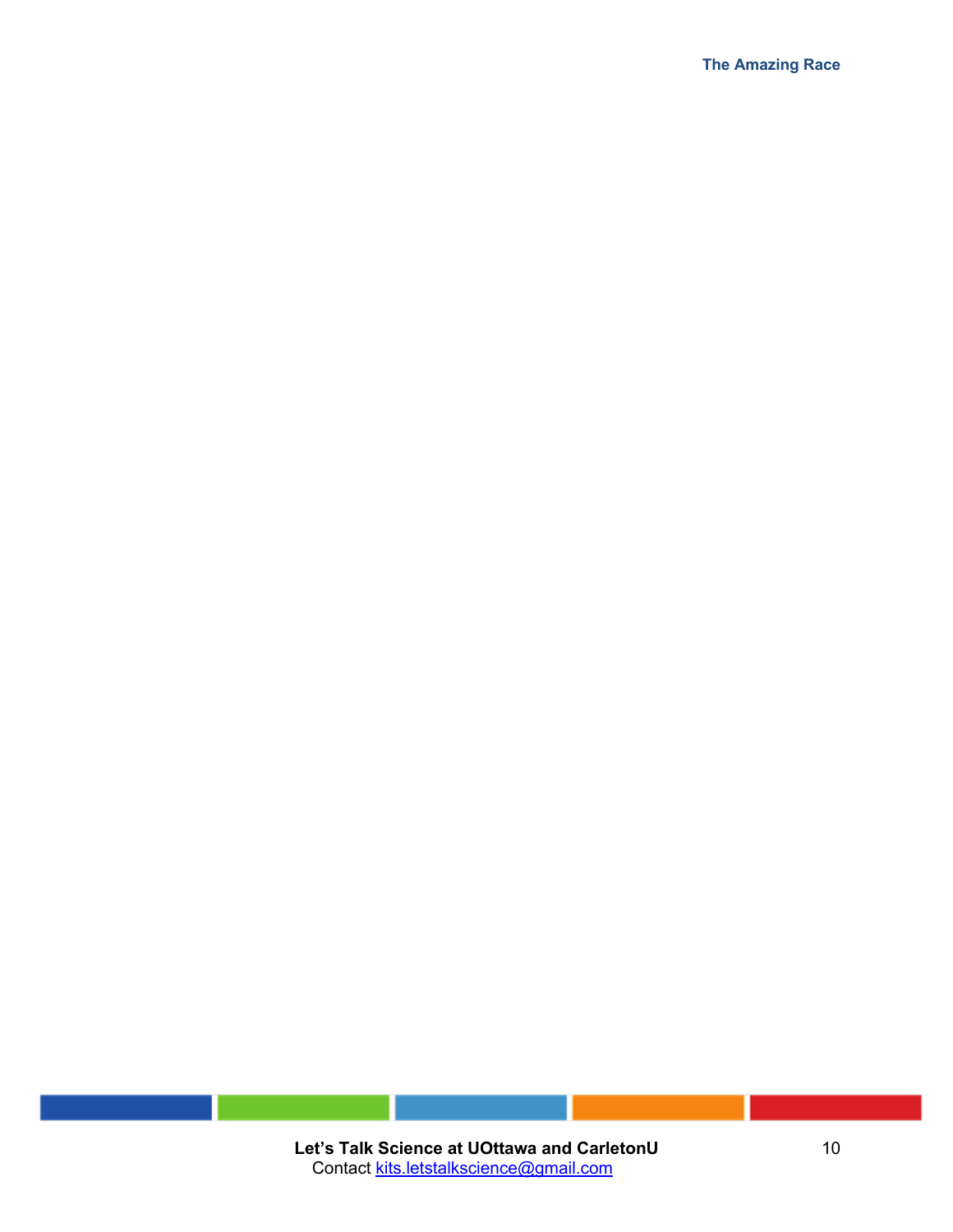#### **Part 1:** *Ethical Dilemma*

"Patient 1 is found to have a mutation in BRCA1 and wants her 14-year-old daughter to be screened for the mutation. The daughter does not want her genome sequenced in fear of finding out secondary information as well as having to share that personal information to anyone."

- Groups must decide if they (as the geneticist) would forego or refuse the test (i.e. do they listen to the parent or the daughter?).
- Students must come to you, tell you the ethical issues that arise in this situation, and what they would decide to do as a medical professional.

(Note: there is no *right answer* as long as they have good reasoning)

Ideal solution:

"Giving the test would benefit the daughter because if she is a carrier then extra precautions can be taken. However, privacy of her own genetic information is important as well. As a 14-year-old who is underage, I would give her all the information she needs and all the consequences of getting a genetic test or not getting one. Once she is informed, she may make a decision, which I would respect."

• The Take-Home message: *students should realize that genetic testing raises many ethical dilemmas in relation to consent and confidentiality*.

#### **Part 2:** *Mutation Screening*

"The daughter consents to having her genome sequenced (Groups will receive a short sequence of the individual and a reference sequence). If an individual has a mutation, they have 55% increased risk of developing breast cancer. Scan through and find the mutation if there is one, name the kind of mutation (ex: insertions, point mutation), and give the results to the daughter."

- The volunteer will be acting as the daughter in this scenario.
- Groups will come to you to present their findings (the mutation and what kind it is).
- The daughter will in fact have the mutation, and when the group comes to you with the result follow up with a counter question:

**So I am going to get cancer?** [students should be able to realize that even though an individual has a mutation it does not mean they will develop cancer; Genes are not destiny and there are sometimes prevention methods to minimize the risk of cancer].

#### **Part 3:** *Gene Panel Selection*

Each group will have 12 gene cards with their associated functions on the flip sides.

"Select a panel of 7 genes for each patient to be sequenced. The reasoning behind your gene selection should be based off of the knowledge of how cancer cells work (i.e. proliferation, angiogenesis, metastasis) and the suspected type of cancer of each patient (ex: BRCA1 for breast cancer)."

- A representative from each group will come to you with their chosen panel.
- *IF incorrect*: students will be unable to move to the next stage
- Action: Tell the representative how many of their selected genes are wrong and that they must return to their group to try again.
- *IF correct:* students can move on to the next stage
- Action: Hand the group "envelope #2".

#### **Part 4:** *Data Analysis*

Groups will receive 4 sheets of mutations that were found (2 per patient – 1 from normal cells & 1 from cancerous cells). Each sheet will show the mutation and its outcome in the form of a graph, table, mechanism, OR schematic to allow the student to interpret the data.

- (ex: *Gene X*:  $A \rightarrow G$  = leads to a 2-fold increase in cell division by looking at a growth curve;
	- $G \rightarrow T$  = causes no significant differences compared to the normal variant.)

"Find which mutations are unique to the cancer cells and what the mutations with no outcomes imply. Compile all the relevant data from each patient and relay that information."

(Note: the pieces of information that the students' will find will be along the lines of:

..it has been found that Patient 1 had a certain mutation in Gene X that is known to cause resistance to the chemotherapeutic drug cisplatin as well as the heritable mutation in BRCA1. Their tumour has a doubling time of…")

- Groups will come to you with their findings.
- You (and your partner volunteer if you came with one) will act as Patient 1 and Patient 2 receiving their results.
- *IF incorrect*: students will be unable to move to the next stage
- Action: Tell the representative how many of their selected mutations are wrong and that they must return to their group to try again.
- IF correct: students can move on to the next stage
- Action: Hand the group "envelope #3".

#### **Part 5:** *Personalized Treatment Plan*

Groups will combine their results from Parts 1 and 2 to create a treatment plan for each of the two initial patients. They will be given: a list of drugs, in-clinical trials or government-approved trials, and their method of action.

- Groups will come to you to present their personalized treatment plans for each patient.
- The first team to present a believable plan for each patient wins.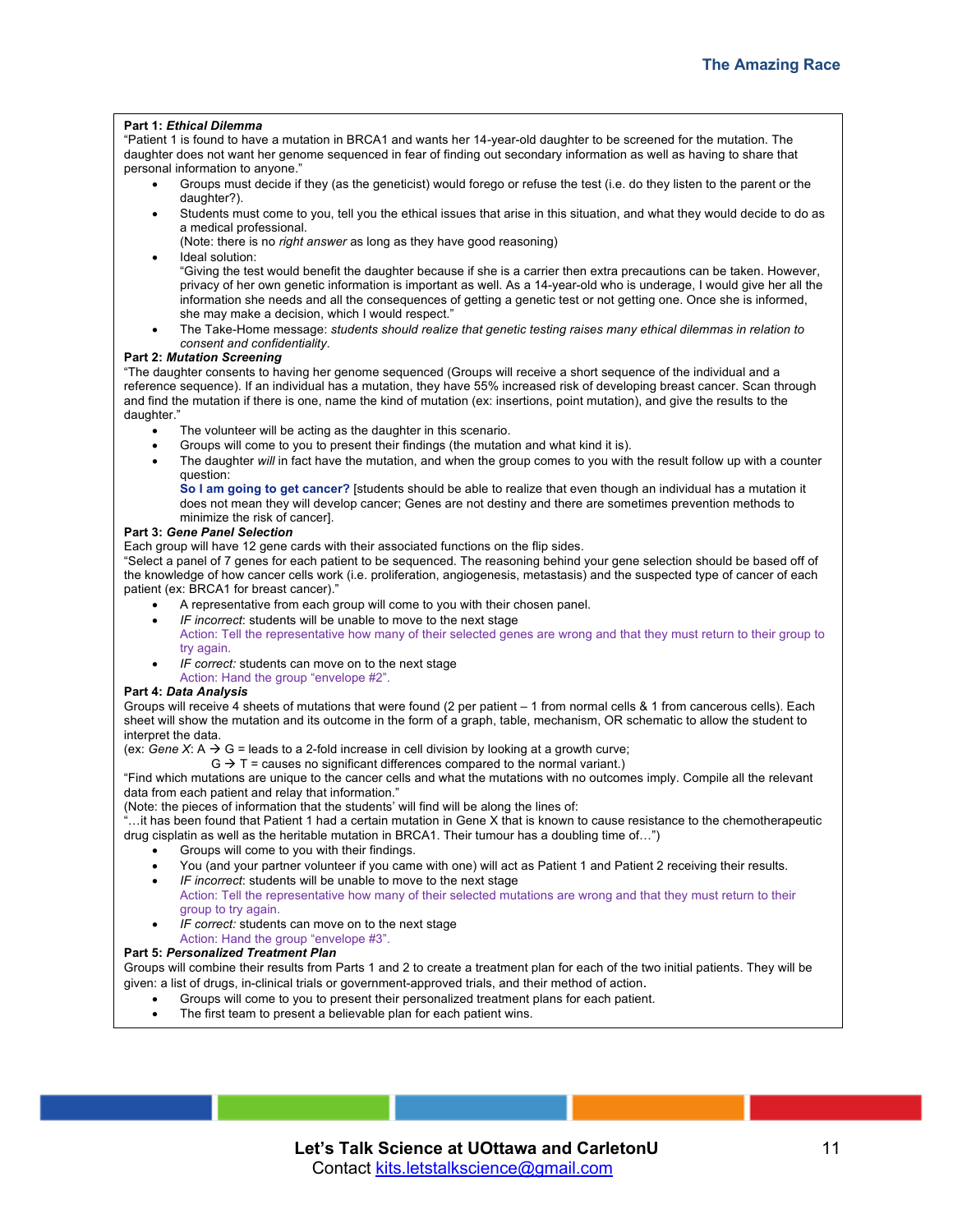After the first team finished, give the rest of the groups 5 more minutes and then end the race. Give each team the opportunity to present their course of action for the patients.

Get the students to settle back down and draw their attention to the PowerPoint.

# Slide 28

In Part 1 we had our *Ethical Dilemma*. A couple of things you may have noticed while discussing are:

- (1) the concept of *age of consent*. In Ontario, there is actually no set age of medical consent.
- (2) typically, with BRCA1 testing only the BRCA1 gene is actually sequenced!
- (3) You could have decided to tell the mother to wait until her daughter is older. By then knowing if she is a carrier could lead to more courses of action (e.g. a mastectomy).
- (4) In the end, genome sequencing quite often brings up a lot of controversial and ethical issues.

### Slide 29

Part 2 was the *Screening for Mutation* step. In real-life situations, when a parent is known to be a carrier of a mutated gene, that specific gene is what is searched for in the children. Additionally, an average women has about a 12% risk of having breast cancer, compared to a 55% risk in women who actually have a BRCA1 or BRCA2 mutation.

# Slide 30

By Part 3 you would have realized that the daughter did have the mutation and you would have followed up with the *Gene Panel Selection* step. Again some real-life examples of things you may have noticed that make this step a little more complicated could include:

- (1) The fact that whole-genome sequencing is both time consuming and costly.
- (2) When selecting your panel it was best to choose specific genes that would have been known to be associated with the particular type of cancer we were dealing with.
- (3) Then the sequenced genes are ones that usually will have a solution to them if they have been mutated.

# Slide 31

Part 4 was your *Data Analysis* step. It would have been important for you to note that not all mutations involved in cancer always lead to a loss of function. Once all your genes had been sequenced, the mutations you searched for would have been compared to what was already known (in real life this is taken from previous literature). Mutations in these cases that lead to no changes in the outcomes (compared to normal) are accounted for by variance.

Slide 32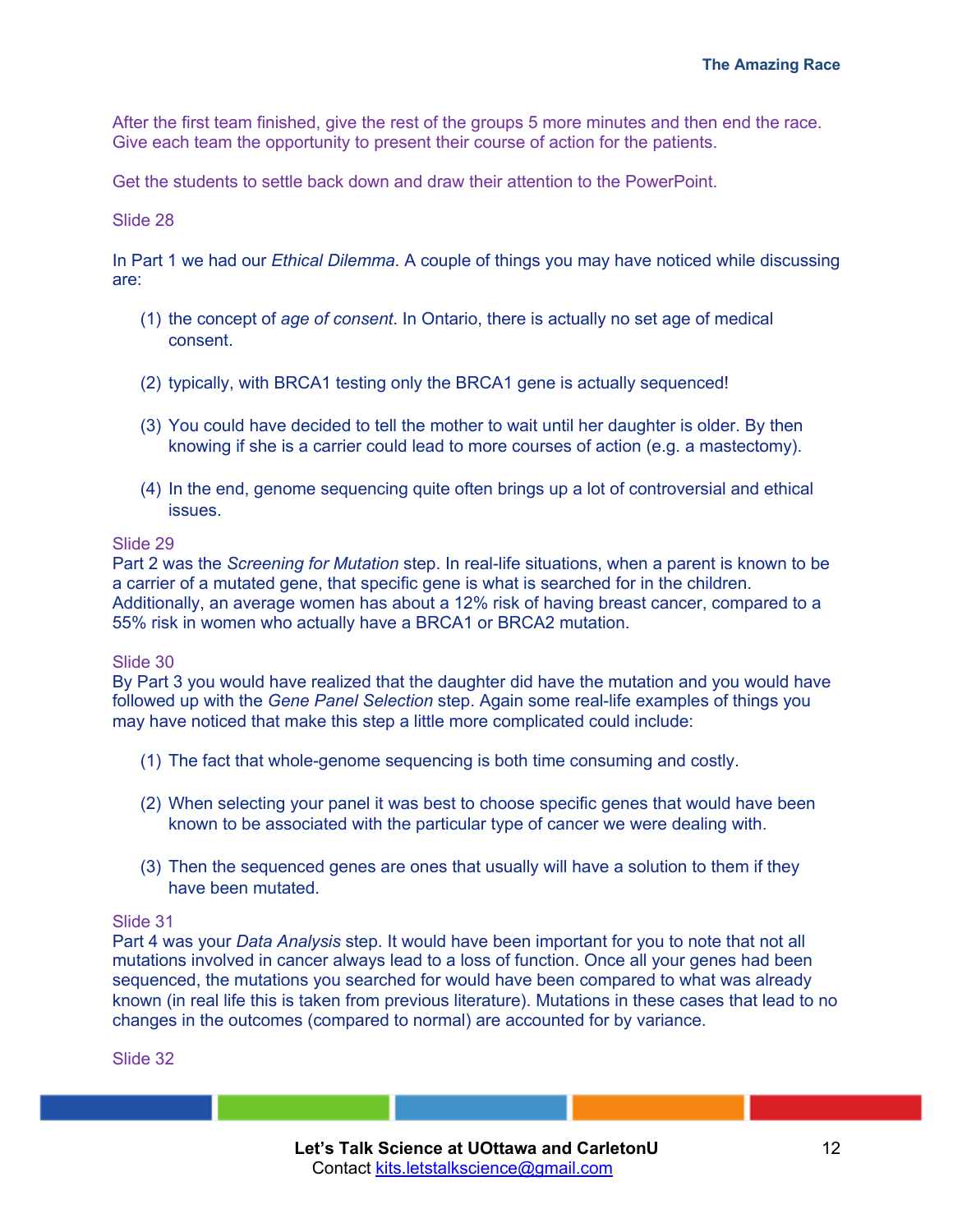The final part of the race had you developing a *Personalized Treatment Plan* for each of your original patients from Parts 1 and 2. It is important to remember: no two individuals are exactly the same, just as no two tumours are exactly the same. This is why different treatments are used to target different characteristics of the tumour cells based on the genome differences between the cancer cells and normal patient cells of each patient.

Action: Ask the students to help put the materials back in each of their envelopes and then return back to their individual desks.

## **Wrap-Up**

Action: If you have the time, continue with the PowerPoint before asking for any final questions.

Slide 33.

Aside from Clinical testing, there is also *Commercial testing*.

In the past, customers could buy kits online without a doctor's permission. They could then obtain their results about their genetic predisposition for serious diseases, their carrier status for mutations (that if inherited from both parents, can cause serious childhood diseases in their children), as well as interesting but not particularly consequential information about their traits.

In 2013, the United States Food and Drug Administration (FDA) intervened, and , in response, "23andMe" stopped providing most health information to new customers. At the time of this writing, the FDA had given approval to "23andMe" to offer carrier status and information about ancestry and non-medical traits to customers.

The market for direct-to-customer (DTC) genetic testing has undergone significant changes over the last several years. In 2016, the Food and Drug Administration demanded that a doctor's request was needed to request a genetic test for a patient. Now, with a doctor's permission, a patient can order a kit, spit into a tube, and send it back to the company for analysis. The doctor and patient both receive the results, and ideally will discuss any questions the patient has, and/or the doctor can refer the patient to a specialist for further consultation.

Slide 34. Discuss some potential advantages and disadvantages of *Commercial Genetic Testing*.

# Slide 34

One thing to keep in mind with commercial testing is that sites like "23andMe" reserve the right to use your personal information – including your genome.

Action: Gesture to the image on the slide.

This is a screenshot taken directly from the "23andMe" website showing how they advertise the use of their product.

There are certain cases where an individual would use this product, find a long lost brother, for example, and realize that their parents put their baby up for adoption years ago. This breaks privacy, confidentiality, and respect of other people's lives. Understandably, this has created a big ethical debate.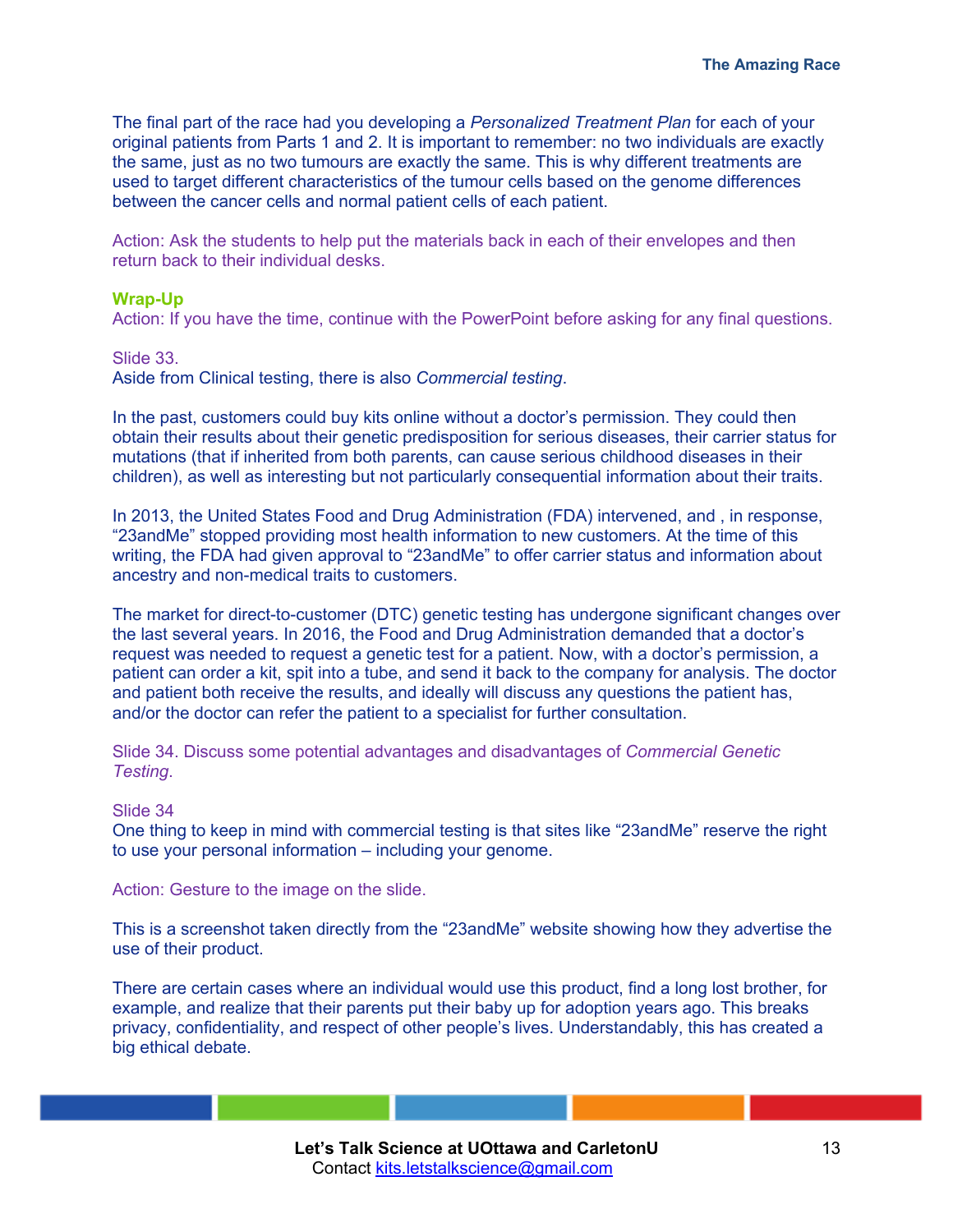If anything, you should be aware that this is *private information*.

Learning about your DNA is highly personal and also raises many questions about how we as a society are going to handle the accessibility of genetic information. As another example, if you learn your at risk for Alzheimer's disease, this may raise concerns for your mother, who might not want to know anything about her risk for Alzheimer's disease …something to think about at least!

### **Does anybody have any questions?**

*If you have extra time, you can ask if they have any questions about university or being a student or about your research.* 

Thank you for having us in your class today!

# **Additional Information**

**Answer Key on next page.**